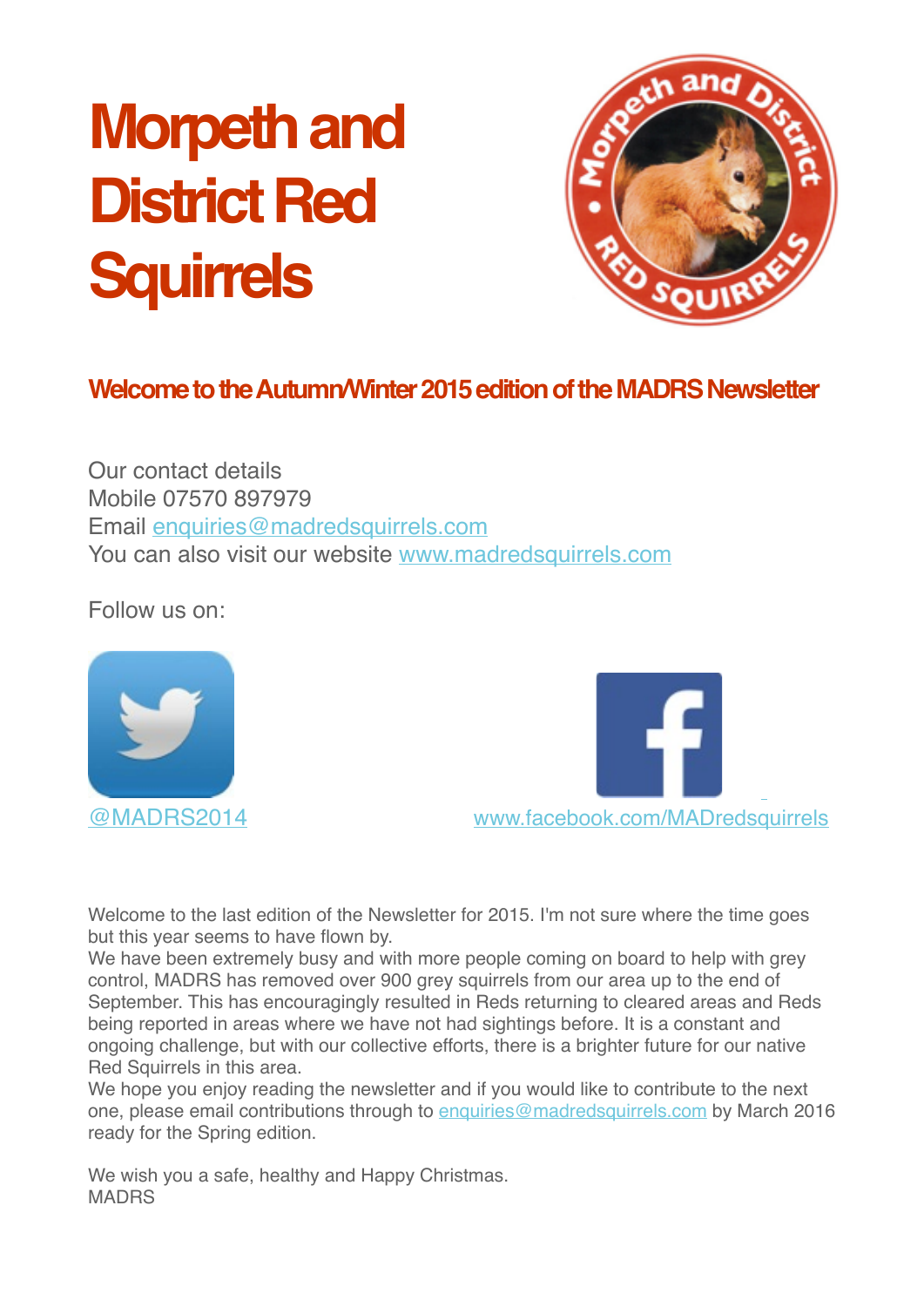# **Events**

It has been a quiet summer "event wise" with the notable exception of our attendance at Cambo summer fete. As always it was real pleasure to join in the annual celebrations and, as always, we were blessed by good weather albeit after a rather shaky and showery morning. Jean Thompson helped with the stall with her customary enthusiasm and we are grateful to her for her continuing support. !

I worked with Katy Cook from RSNE to provide a red squirrel themed day at Plessey Woods during the school holidays. Frances Povey, the warden at the country park, assisted Katy in leading woodland walks while I stayed in the relative calm of our tent (courtesy of Northumberland County Council) and had a range of interesting discussions with visitors of all ages about the work being done to protect native red squirrels. The "colour in a squirrel" exercise again produced a rainbow of animal masks and hordes of small children running round wearing vibrant examples of local art work.

June Harris will be addressing the Lancaster Park WI group in early November and we have welcomed an approach by the U3Age group to speak to them about work being done nationally and locally to protect the reds. !

Longhirst Christmas coffee morning will be held on December 5th, 10 till 12 in the village hall. This year we will be attending to meet up with all our friends in the village but will just be selling Christmas cards and not the usual range of squirrel related products (unless of course anyone would like to contact me and place an order for a mug/toy squirrel/note book etc!).

Anyone visiting Whitehouse Farm over the summer will have seen our collecting boxes on display. Staff at the centre were very enthusiastic to learn about what we do and we may develop some partnership work with them in the future. Grey control work is being established in woods around the farm and, if reds return to the locality, it will add to the experience of visitors who go to Whitehouse to meet the animals there. Kate 01670 51550

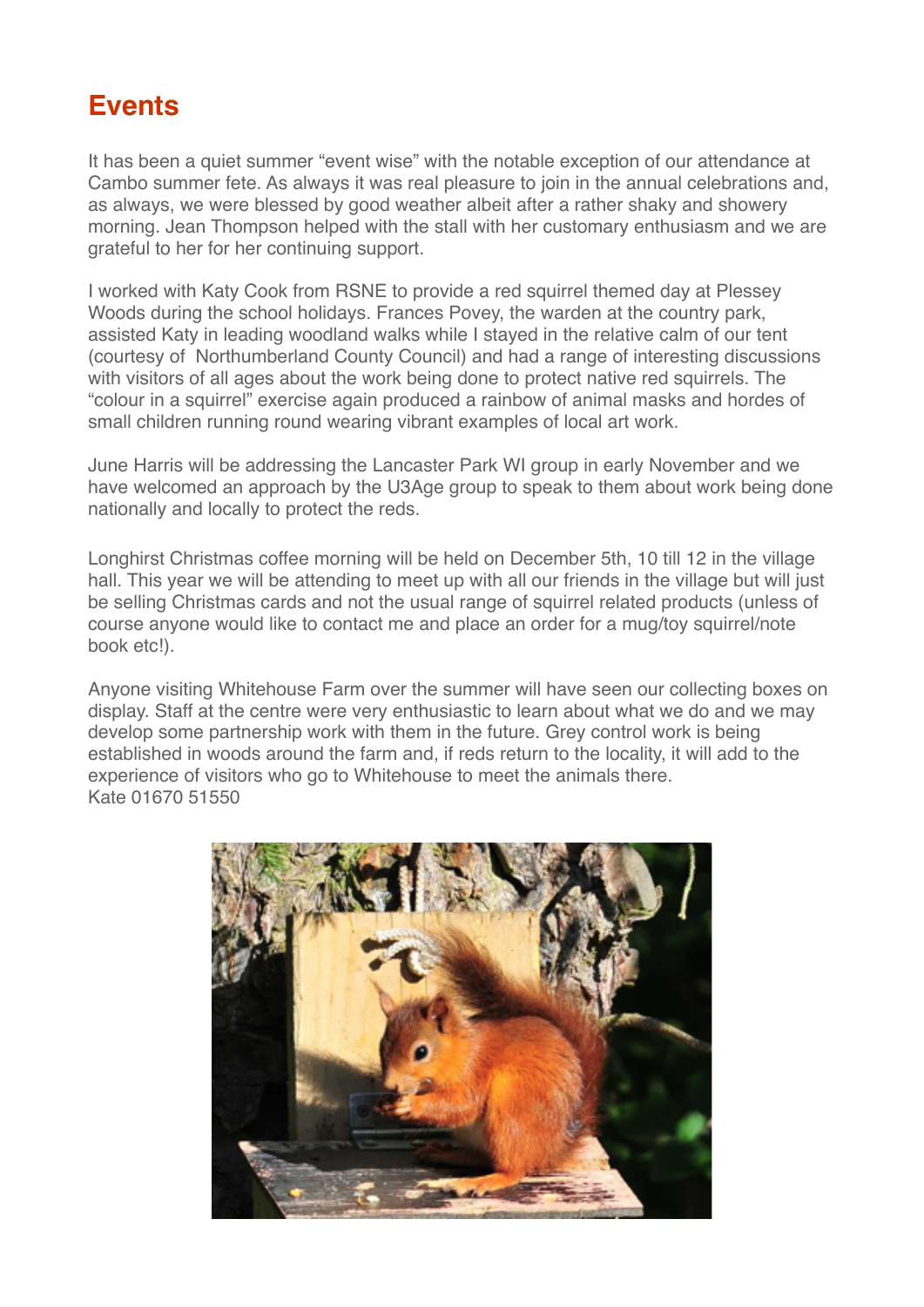A little red guest appearing at Norman Dyson's feeder, Hartford. This little chap visits every day following ongoing efforts by MADRS volunteers in the area.

# **Protecting our native red squirrels.**

The plight of red squirrels has been in the national news recently, with reports of greys steadily advancing on areas previously inhabited only by reds, protected by rangers employed by organisations such as Red Squirrels Northern England. Kielder is the best known local red squirrel "reserve" but even here grey squirrels have been seen. Greys are, of course, a huge threat to red squirrels. They out compete for food and can eat unripe nuts and berries while the reds wait for them to ripen. More importantly, they carry a disease which is fatal to reds but which they can tolerate. An outbreak of this illness decimated the population of red squirrels at Stobswood last year.

What is not reported in the national press is the news that all over Northumberland there are small groups of reds thriving in their own "communities" and very often they are supported and protected by volunteers from that community. Local residents provided supplementary food, putting up feeders and keeping them supplied with nuts and assorted seed. They report sightings via their local red squirrel conservation group.

Significantly they also report sightings of any greys in order that these animals can be caught and the threat they pose be removed. Some volunteer groups undertake systematic monitoring of local woods to check where the reds are regularly feeding. Road signs are provided to alert drivers to the presence of reds (who have absolutely no road sense at all!) Visitors to Druridge Bay Country Park will have seen such signs, which were provided by Morpeth and District Red Squirrels, the group working in this area. We cover an area of Northumberland from the coast, inland to Widdrington, across to Wallington, South East to Whalton then East via Plessey/Hartford to the coast. We have a team of grey control volunteers who respond to sightings of greys in the villages where they live. We work in partnership with local farmers and landowners and with other groups of volunteers who form a network of red conservation across Northumberland as far as Berwick upon Tweed.

Helping with this work can be as easy as keeping an eye out for any squirrels you may see as you walk in the countryside, although we also have reds in Morpeth and the surrounding villages. Or you may have some time to get more involved. We are always looking for more volunteers so please contact us on enquiries@madredsquirrels.com if you think you might be able to help. If you do not live in the local area but would still like to help, get in touch with Northern Red Squirrels, www.northernredsquirrels.org.uk for information on red conservation in your part of the county.

We would love to hear from you if you think you could help with any of the following:-

- Distribute posters in your local area.
- Help our Treasurer.
- Help with any aspect of grey control.
- Help with landownership identification and permissions.
- Help with producing an information leaflet.
- Help update or look after our web site.

Catherine Weightman ! Joint Coordinator MAD RS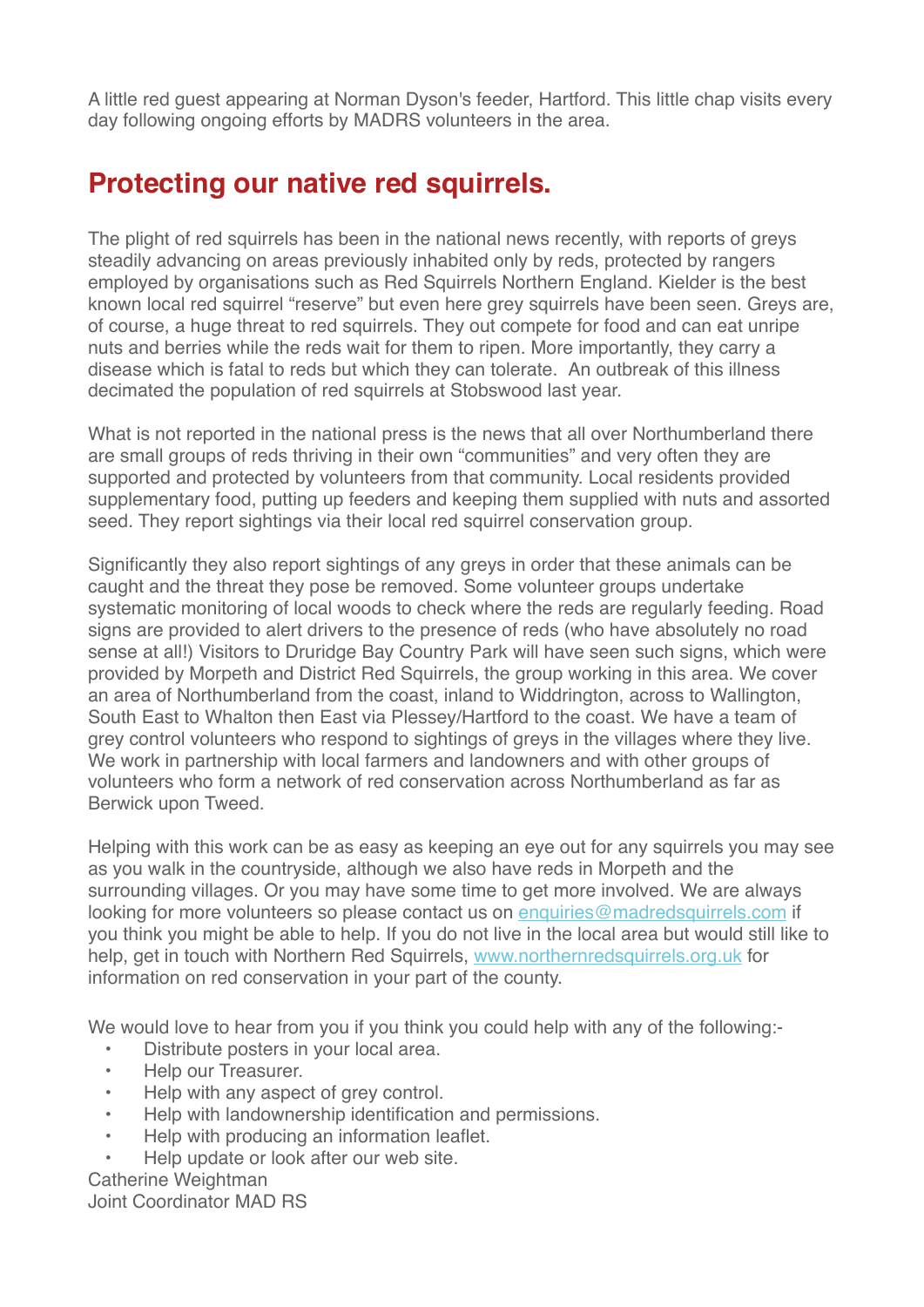



 $\overline{\phantom{0}}$ 

Morpeth and District Red Squirrels (MADRS) www.madredsquirrels.com



MADRS Christmas cards available to order. Minimum donation of £3.50 for 10 cards or £1.75 for 5 cards. 2 designs to choose from - Winter Nibbles and Snow Frolic. Email enquiries@madredsquirrels.com to place an order. Thank you and Happy Christmas.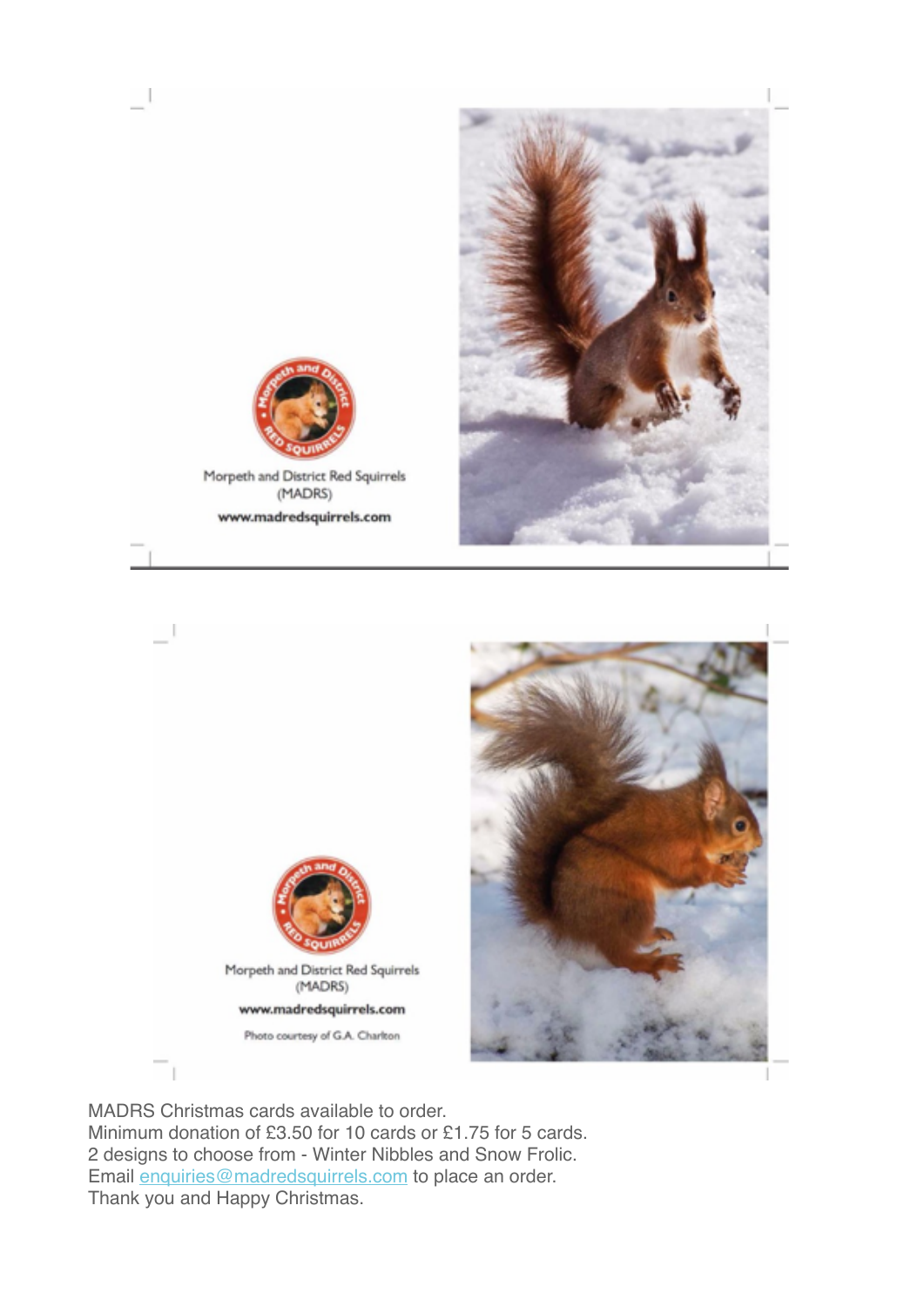#### **USUAL SAFETY REMINDER.**

Please don't forget that Red Squirrels and birds need fresh water, but ensure that water barrels and buckets have a lid on them or have a mesh 'ladder' so that anything that falls in can climb out.

### **Practical Grey Control**

For those new to grey squirrel control, this time of year can sometimes be a little puzzling. They see greys are still around, but for some reason they seem to have stopped going into traps so often. Sometimes a grey will even be seen right next to next to a trap, but not enter it – yet only 2 weeks before the same trap in the same place with the same bait was catching greys. So what's gone wrong? Well the reason for this is that for squirrels of course their boom time for food isn't spring and summer, but autumn and early winter when nuts and fruits are most abundant - what would you rather eat, some hard dried maize, or some nice fresh nuts and fruit?

So at this time, we tend to see greys beginning to turn their noses up at the likes of maize, which is the staple of trapping the rest of the year as there is much more desirable food around such as beech mast and acorns. (Whole maize is cheap, it is liked by grey squirrels but is not much liked by most reds. It is very visible from a distance too, and so is an ideal bait for grey squirrels)

This has led to a belief in some quarters that you cannot do grey control in winter, but that's simply not the case, and as we are fighting to save the endangered red squirrel in this country, the idea of letting greys infect them and/or move into red areas for an entire season every year is simply a non-starter. Where we have not just controlled grey numbers, but successfully returned areas to reds, we have only done so by year round grey control – sadly it takes only one grey carrying the virus to kill tens of reds after all.So like any challenge, we have to adopt our tactics to match the oppositions behaviour, and we can do this with greys in a couple of ways in particular:

The first is by using more enticing (and usually more expensive) food in the traps. A favourite of mine is to use hazelnuts in their shell as these tend to be more bird resistant than shelled ones and thus extend how long the trap is effective or has to be re-baited. Because they can be expensive, (which is not an issue if you are only placing one or two traps, but if you are running 50 or more like myself), it can become an issue, so I usually place one in the bait tray at the very back of the trap and one just inside the entrance so the grey gets to have a try of one and realise how nice it is before spotting the one at the back of the trap. If you are only running a couple of traps you could be a bit more generous of course and maybe put one or two nearby (but bear in mind magpies and jays will take them if they see them, and mice will think it an early Christmas gift on finding them at night) as an enticement.

Every year around this time, as a result of this behaviour change, I see suggestions online of various exotic baits and potions such as aniseed oil (I tried this, and apart from being followed by half the dogs in the district and having aniseed scented pockets from the bottle, I can't say I noticed any result regarding greys at all!), chocolate, peanut butter, jam (!) etc. etc. you name it, someone swears by it. I can only say that for me, doing grey control every working day of the year, none of these has made the slightest difference. Some greys came into traps baited with these things, but some always will, and statistically, there was no difference. However, I am sure that somewhere out there, is the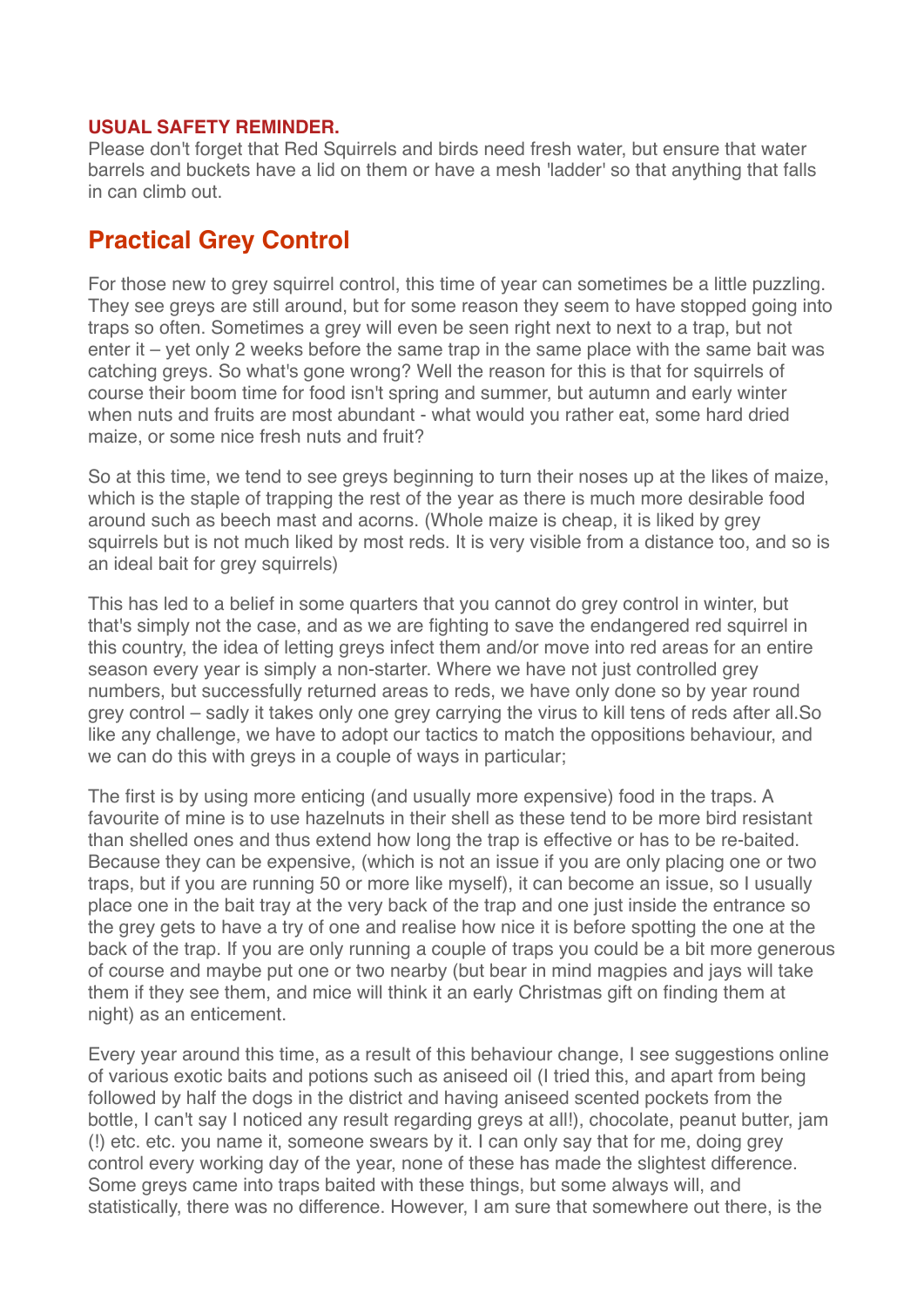holy grail of baits that will draw greys in no matter how tasty and plentiful the wild beech mast and acorns are, so it's definitely worth experimenting with new baits and please share your results with us (good or bad, and you don't have to have your name published) and we'll feature them.

Curiously, whilst greys may not be so keen on bait in traps at this time, they very often are still interested in tree mounted feeders, and so full time grey controllers tend to move into target feeder shooting at this time. A "target feeder" is a squirrel feeder put up for the purposes of drawing in grey squirrels to a place they can be safely and humanely shot. They are also useful all year round where trapping is impracticable for whatever reason or for removing a grey that has entered a red area. We will have an article on these next year.

In my own case, while still running traps where appropriate, a lot of the coming few weeks will be spent in hides in woodland staking out target feeders, and the loss of leaves on trees also opens up shooting opportunities for those involved in grey control. Shooting is a whole other field of course, but it is probably fair to say that by far the majority of greys removed by shooting, and particularly by target feeder shooting, are done by the much underrated air rifle. Modern air rifles are a step- change from the ones of our youth, and enable truly accurate humane control nowadays.

This target feeder is of a type which is useful for those who cannot visit a feeder every day. With this sort, enough food can be put in to last up to a week, so are ideal for volunteer shooters who perhaps have work or other commitments and can only visit at weekends. The idea is to get greys coming regularly to the feeder all day, and that means food must be available right up to the point the shooter can be present.

So having said all of this, it is still worth trapping, just results will drop off for now. Also, whereas for the past two years we had large amounts of beech mast, I'm receiving reports from all over Northumberland that there is not much beech mast in many areas this year – that's also certainly the case in the areas I work in. Acorns are said to be normal in some places, but where I am they are quite small and are not particularly prevalent. The nett effect of this will most likely be that the lull in trapping will be shorter lived this year and it also means that where reds are present some supplementary feeding may prove very helpful to them once the natural food disappears. Glen Graham

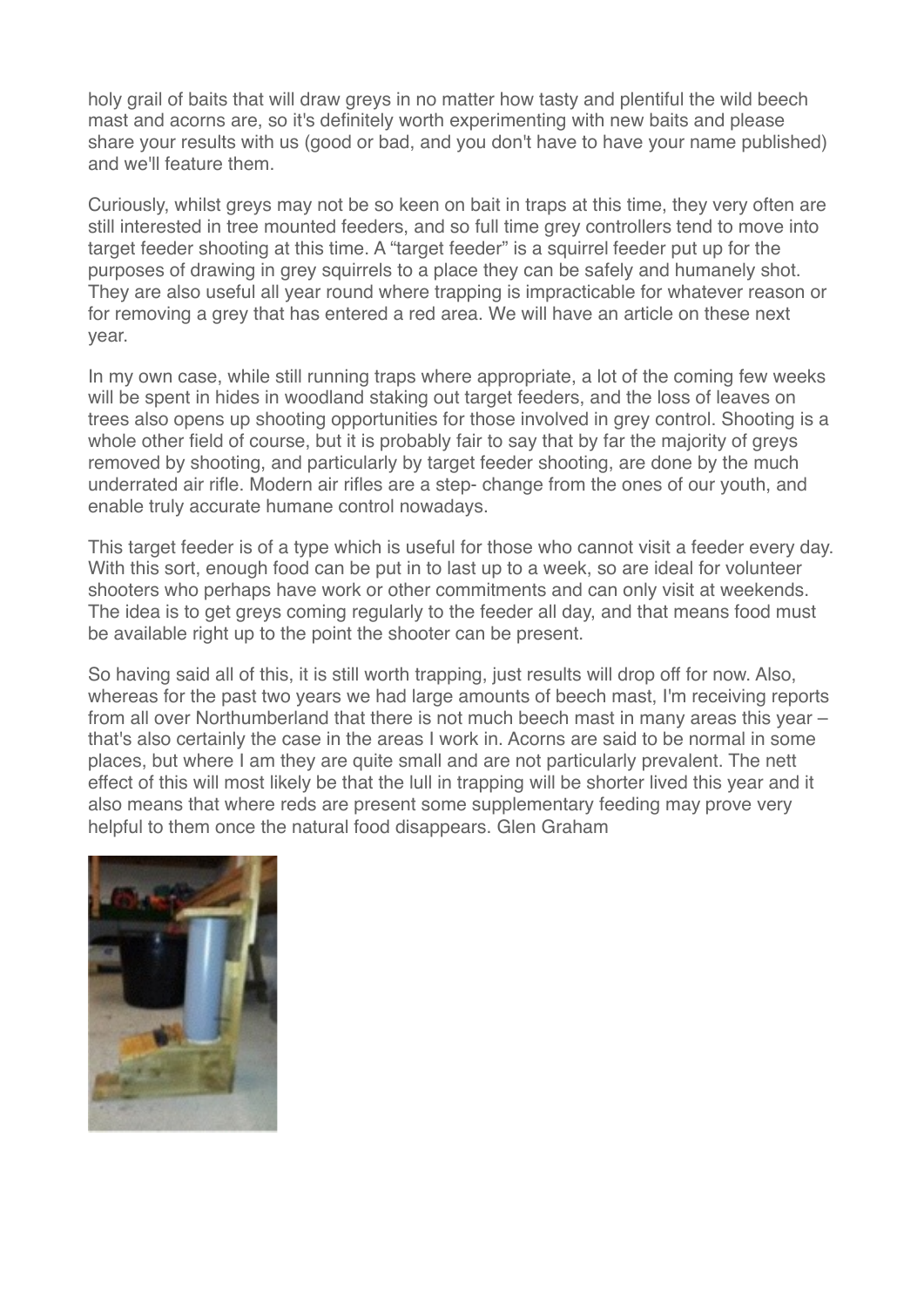#### **The Snowy Owl Catch Up**

Early November saw 17 of our Grey Control team meet up at The Snowy Owl pub for what we term a 'Trappers Beer'. It's a very informal meet up and really just a chance for everyone to have a good blether about what's what and who's doing what and where. Loads of funny stories, tales of the unexpected, interesting bits and pieces that you never knew and an opportunity to meet new people and share a collective interest in Red squirrel conservation. Not all conversations are about squirrels however...!

It was a great night, good to see familiar as well as new faces and we look forward to catching up again in the New Year.

Sue Mitchell



With grateful thanks to the late Norman Scott for these beautiful photos. A man passionate about Red Squirrels and whose enthusiasm was inspirational.

## **MADRS Collection tins.**

Madrs has collection tins in various locations and shops around the area. If you see one of our tins, please pop any loose change you have in it. If you know anyone who might be willing to support us by having one of our collection tins, please get in touch.

Thank you.



In this issue we would like to share our recent experiences with you regarding our quest to determine whether any Red Squirrels are currently residing within Woodruff Wood. You may remember from our last squirrel update (summer 2015) that we were quietly confident that a small number of Reds had either survived or recolonised the wood following an outbreak of the deadly squirrelpox virus last November, whereby most if not all of our Reds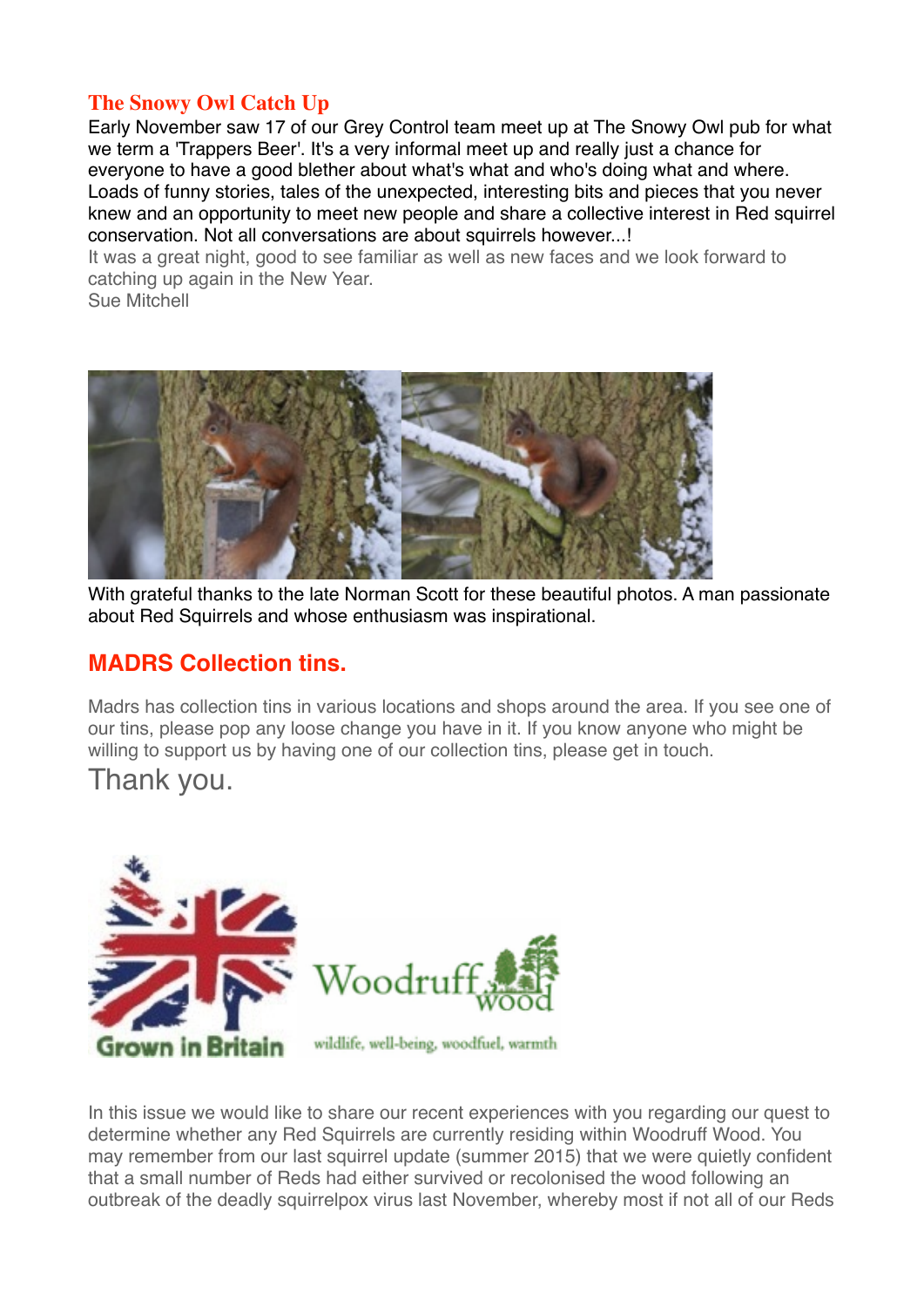sadly died (due to a brief incursion by a handful of Grey Squirrels which passed on the virus).

In June, we had the positive news of food disappearing from the squirrel feeders, but this was taking place furtively and we had no visual sightings of any Reds. We therefore became nature detectors, seeking other ways to track down our elusive friends! Our two chosen techniques – squirrel hair sampling and wildlife camera images both proved to be successful.

#### Hair Sampling

Following a suggestion from Glen at MAD RS (our expert squirrel advisor), we put a piece of double-sided sticky tape underneath the lids of our squirrel feeders. Any visiting squirrels (both Reds and Greys) might leave a few hairs stuck to the tape thereby confirming their presence. On inspection the following day we were delighted to find some obvious red hairs attached to the tape confirming that Red Squirrels are presently living in Woodruff Wood. Although this technique was quick and simple it was also highly effective – we were thrilled at the result!

Having now got proof of Red Squirrels, we removed the sticky tape and focussed on obtaining footage on our wildlife camera.



#### Wildlife Camera

If you are an avid nature watcher wildlife cameras are a great way to observe animal behaviour without the risk of human disturbance. As our small population of Reds is extremely elusive (no matter how quiet we try to be our presence is immediately detected by the Jays and Woodpeckers who alert the rest of the woodland wildlife with their alarm calls), we hoped that the use of a camera would verify their existence. This has indeed proved to be the case but it has required perseverance and patience on our behalf. We fixed our camera to view a squirrel feeder and after a number of failed attempts with no video footage, yet with the nuts in the feeder vanishing, we were perplexed! It was only by standing in front of the camera ourselves and counting to ten raising one finger at a time that we discovered that there was a time lapse with filming only commencing on a count of six. Therefore any brief forays to the feeder to quickly extract a nut were going undetected! Eventually though, our luck changed and we were finally rewarded with some great clips of Red Squirrels feeding.

If you would like to see these images, please go to our website. Here you can see a Red Squirrel feeding and look at how you can spot the difference between individuals.